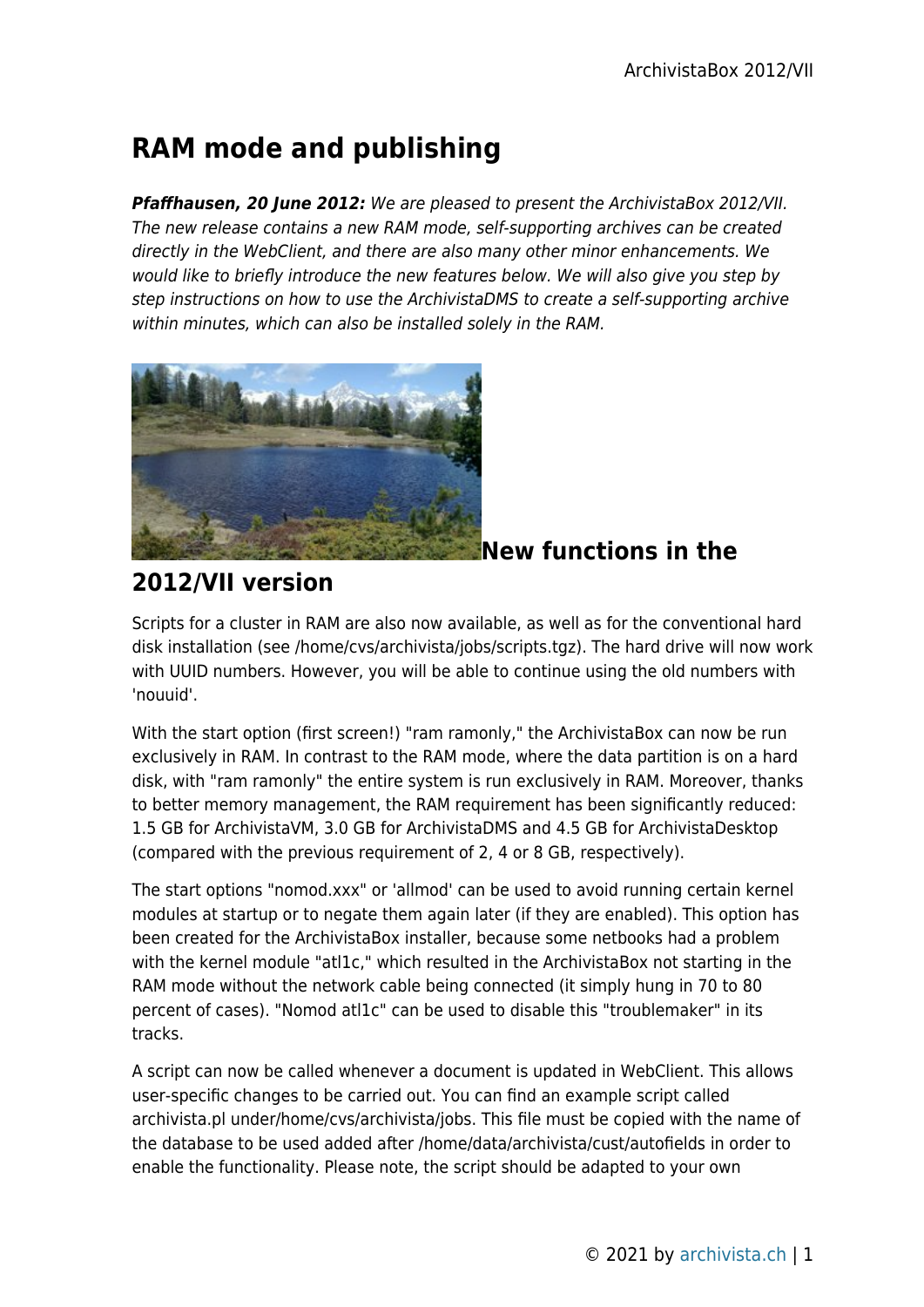requirements; it can also be integrated in WebAdmin for "jobs administration."

In WebConfig, it is now possible to set up an RSYNC data backup. And this month we have again fixed a lot of bugs (e.g. password in WebConfig). Further, the publishing of self-supporting archives is now possible directly in a WebClient.

# **Publishing self-supporting archives with ArchivistaDMS**

Introductory note: the following instructions relate to ArchivistaDMS 2012/VII. Users who are interested in ArchivistaVM should continue reading as we will show how easy it is to set up ArchivistaBox in RAM.



#### **Starting point for self-**

#### **supporting archives**

The term "self-supporting archive" means data carriers that contain an archive and the necessary software. In other words,the archive "carries" the software along. In 2003, we produced a solution that could be used to create a database with MySQL and an Apache instance in Windows. Unfortunately, due to the firewall introduced by Windows XP, the archive disk ran only when the Windows Firewall settings were changed (when the firewall was de facto disabled).

For this reason, from 2006, the self-supporting archive created by the ArchivistaBox was created in such a manner as to include the whole ArchivistaBox plus the data. In this way, it was relatively easy to create self-supporting archives. The 32-bit solution at the time had the disadvantage that it ran in a LiveCD mode, which caused larger published archives to be rather slow. In order to create a self-supporting archive, a program had to be started on the ArchivistaDesktop. The created ISO disk then had to be copied to another computer to burn the CD/DVD. The self-supporting archive could only be tested at the end of this procedure. Self-supporting archives can now be created directly in the WebClient. The following instructions will show you how easily self-supporting archives can be created and immediately tested.

#### **Step 1: Installing ArchivistaDMS**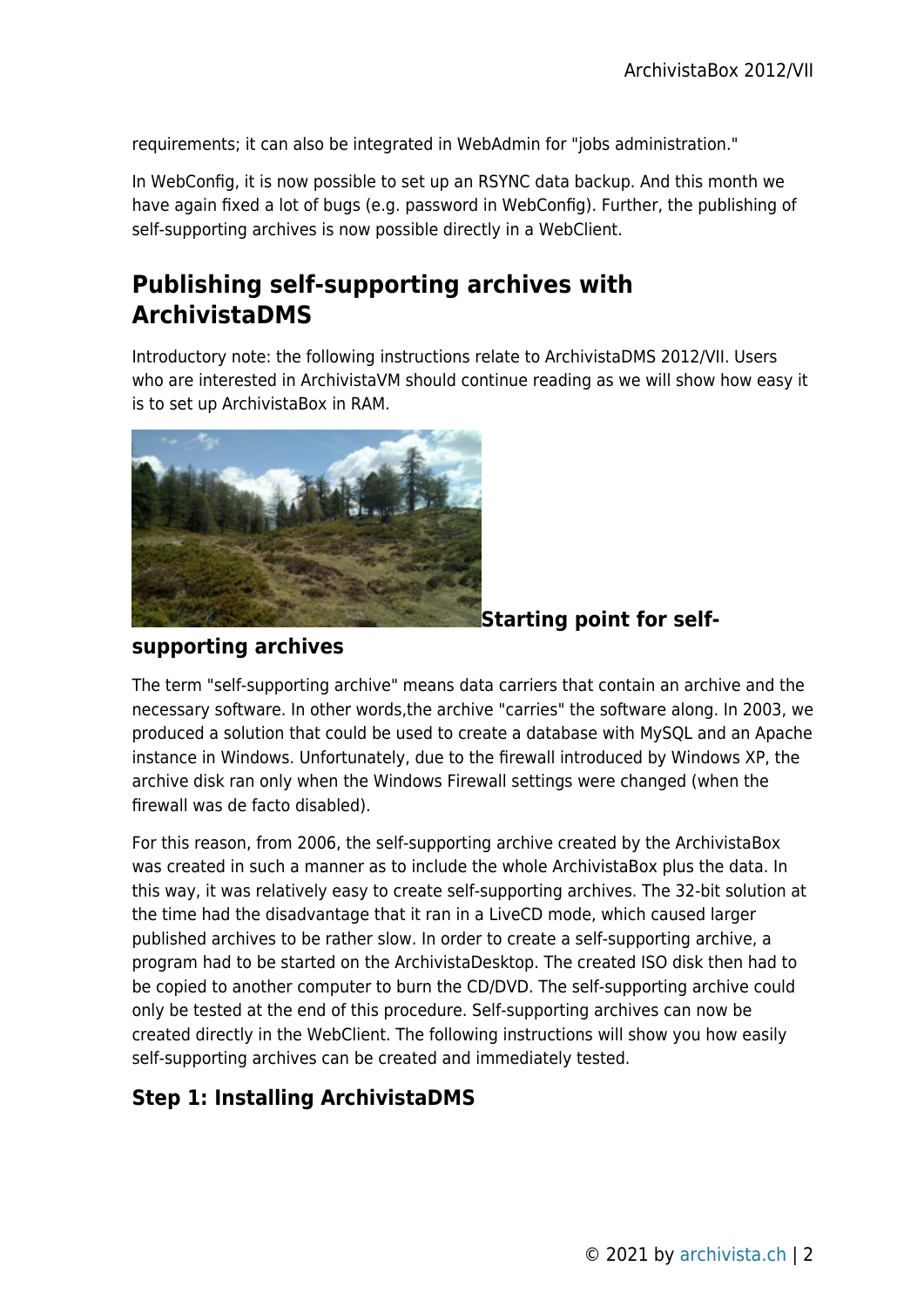

ArchivistaBox 64Bit - in 100 seconds to a ready to use server infrastructure



First, ArchivistaBox DMS must be installed or started. You have the option to select "ram ramonly" on the first screen; this eliminates the need for an installation. The advantage: the entire example can now be executed in RAM. Disadvantage: if you do not have 8 GB RAM available, the command "Create CD" (ISO file) cannot be run later directly in RAM. Otherwise (i.e. without the two options "ram ramonly") you can install ArchivistaBox normally.

# **Step 2: Enabling file export in WebAdmin**

After the installation, **publishing must first be enabled in WebAdmin.**

| <b>D</b> User<br>> Fields and masks<br>> Archive administration<br>$\rightarrow$ Scanning<br><b>Barcodes</b><br>> Form recognition<br><b>OCR definitions</b><br><b>&gt; SQL definitions</b><br><b>&gt; Export documents</b><br>» Mail archiving<br>> Administrate jobs<br><b>Database creation</b><br>> Logout | Authorized users<br>User profile<br>Number of records (maximum)<br>Deactivate export | Export documents @ archivista<br>Admin<br>Admin $\blacktriangleright$<br>$\Box$ | Save<br>Back |
|----------------------------------------------------------------------------------------------------------------------------------------------------------------------------------------------------------------------------------------------------------------------------------------------------------------|--------------------------------------------------------------------------------------|---------------------------------------------------------------------------------|--------------|

Those users who have the permission to publish archives must be entered in **"Export of files" (here "Admin").** It is important to note that users entered here can duplicate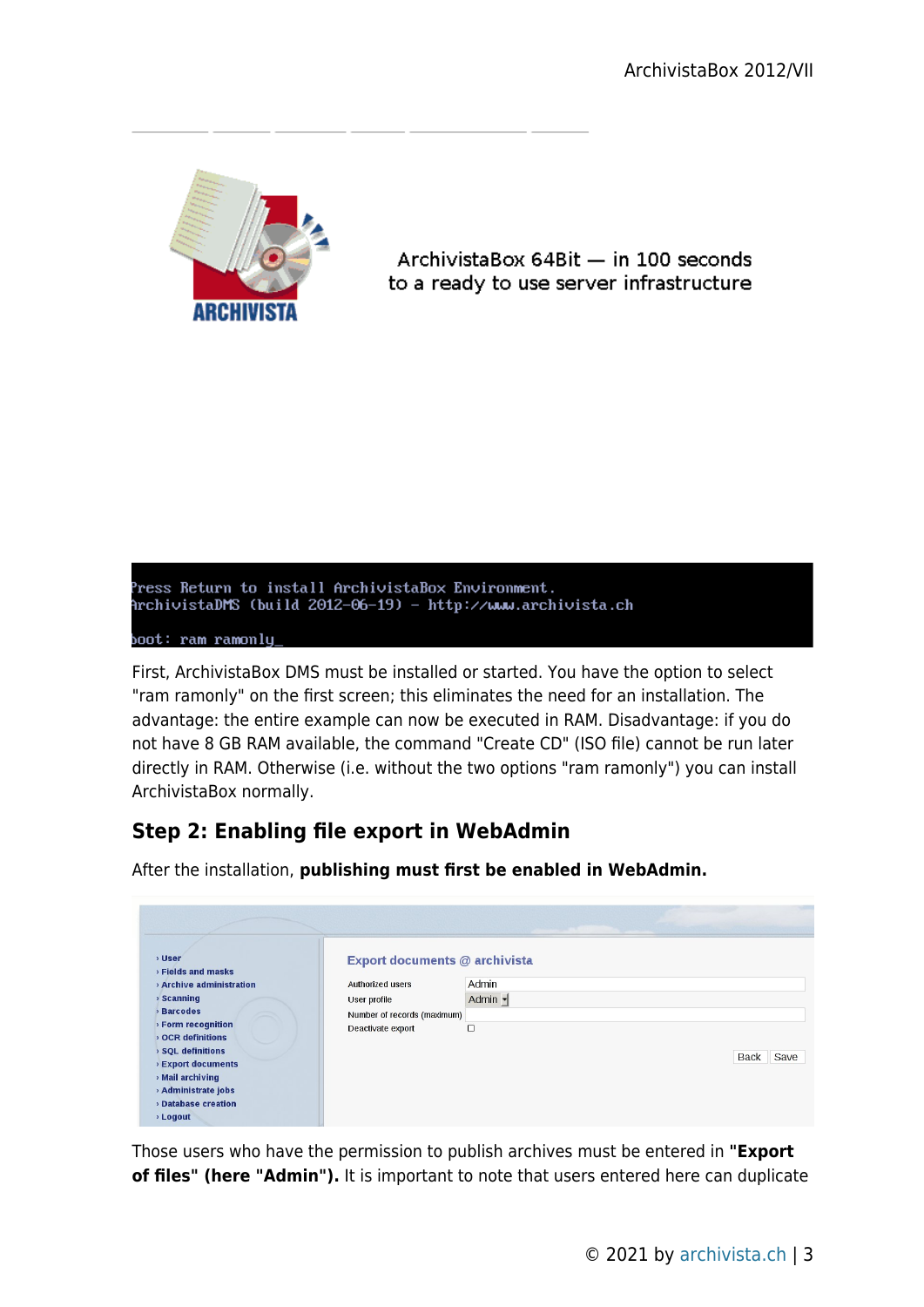the archives at the push of a button and if this is used in an uncontrolled fashion any ArchivistaBox will run out of space relatively quickly. For these reasons, users must be explicitly enabled.

**Important:** In order to create the CD (ISO file) later, the ISO file from ArchivistaDMS must be available for the installed instance under

"/var/lib/vz/template/iso/archivista\_cd1.iso." If the ArchivistaDMS CD is inserted in the first CD-drive, it is automatically copied to /var/lib/vz/template/iso/archivista\_cd1.iso. In other cases (e.g. using a USB stick for installation) it should be uploaded using ArchivistaVM, WinSCP or scp.

# **Step 3: Uploading documents in WebClient**

Now **switch to the WebClient,** and upload several documents to follow our example. In our example, we will use the script "publish.sh" directly on the ArchivistaBox.



Any other documents (including MS Office files) may also be placed in the archive instead of this file. It should be borne in mind that a maximum of 4 GB of data can be published per archive because otherwise a new DVD cannot be created.

### **Step 4: Selecting the documents for publishing**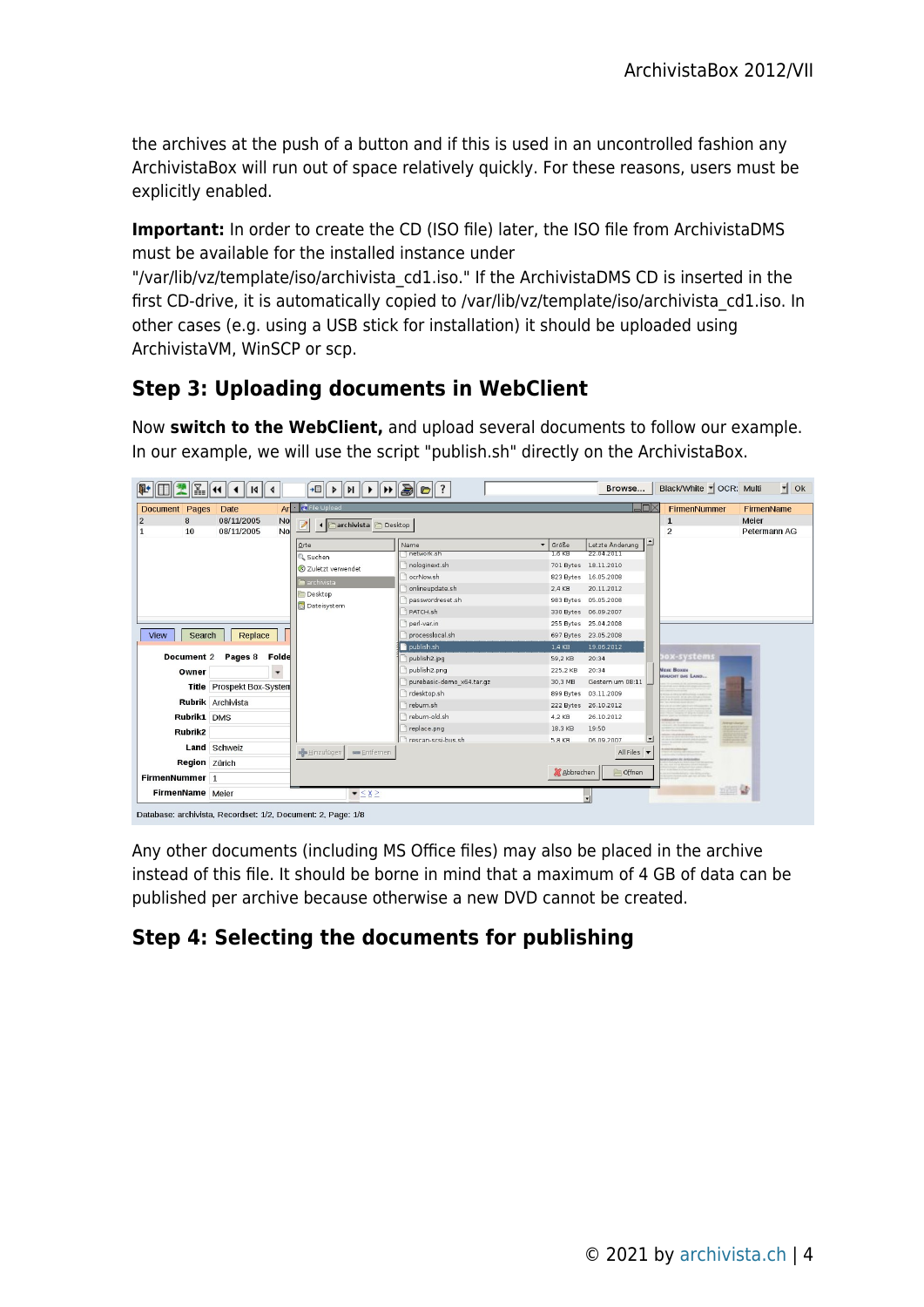| <b>Archive Title</b><br><b>Rubrik</b><br>Document Pages<br>Region<br>Date<br>Land<br>12/16/2012<br>3<br>N <sub>0</sub><br><br>Edit<br><b>View</b><br>Replace<br>Search<br>Folder 1<br>Date 12/16/2012 Archived No<br>Pages 1<br>Document 3<br>Owner<br>$\overline{\phantom{a}}$<br>Title<br><b>Rubrik</b><br>$\bullet \leq \times \geq$<br>Rubrik1<br>$\blacktriangledown \leq x \geq$<br>Rubrik <sub>2</sub><br>$\bullet \leq \times \geq$ | FirmenNum FirmenNam Dokumenter Upload file<br>Copy template<br><b>Delete</b><br>Create PDF file<br><b>Export documents</b><br>Scan [A4 (1 Bit - BW)]<br>Scan [A4 (8 Bit - Gray)]<br>Scan [A4 (24 Bit - Color)]<br><b>Combine documents</b><br># Ainder<br>r 11-feridas "Beaux regenerum presidente tient until come una population<br>it is a climate and sense display to property late. Now believe while and my se-<br>FORDING 24 8th POSAGE OR-                                                                                                                                                                                                                                                                                                                                                                                                                                                                                                                                 |
|---------------------------------------------------------------------------------------------------------------------------------------------------------------------------------------------------------------------------------------------------------------------------------------------------------------------------------------------------------------------------------------------------------------------------------------------|-------------------------------------------------------------------------------------------------------------------------------------------------------------------------------------------------------------------------------------------------------------------------------------------------------------------------------------------------------------------------------------------------------------------------------------------------------------------------------------------------------------------------------------------------------------------------------------------------------------------------------------------------------------------------------------------------------------------------------------------------------------------------------------------------------------------------------------------------------------------------------------------------------------------------------------------------------------------------------------|
|                                                                                                                                                                                                                                                                                                                                                                                                                                             |                                                                                                                                                                                                                                                                                                                                                                                                                                                                                                                                                                                                                                                                                                                                                                                                                                                                                                                                                                                     |
|                                                                                                                                                                                                                                                                                                                                                                                                                                             |                                                                                                                                                                                                                                                                                                                                                                                                                                                                                                                                                                                                                                                                                                                                                                                                                                                                                                                                                                                     |
|                                                                                                                                                                                                                                                                                                                                                                                                                                             |                                                                                                                                                                                                                                                                                                                                                                                                                                                                                                                                                                                                                                                                                                                                                                                                                                                                                                                                                                                     |
|                                                                                                                                                                                                                                                                                                                                                                                                                                             |                                                                                                                                                                                                                                                                                                                                                                                                                                                                                                                                                                                                                                                                                                                                                                                                                                                                                                                                                                                     |
|                                                                                                                                                                                                                                                                                                                                                                                                                                             |                                                                                                                                                                                                                                                                                                                                                                                                                                                                                                                                                                                                                                                                                                                                                                                                                                                                                                                                                                                     |
|                                                                                                                                                                                                                                                                                                                                                                                                                                             |                                                                                                                                                                                                                                                                                                                                                                                                                                                                                                                                                                                                                                                                                                                                                                                                                                                                                                                                                                                     |
|                                                                                                                                                                                                                                                                                                                                                                                                                                             |                                                                                                                                                                                                                                                                                                                                                                                                                                                                                                                                                                                                                                                                                                                                                                                                                                                                                                                                                                                     |
|                                                                                                                                                                                                                                                                                                                                                                                                                                             |                                                                                                                                                                                                                                                                                                                                                                                                                                                                                                                                                                                                                                                                                                                                                                                                                                                                                                                                                                                     |
| Land<br>$\bullet \leq X \geq$<br>Region<br>$\blacktriangledown \leq \underline{X} \geq$<br><b>FirmenNummer</b><br>$ \leq$ $\times$ $\geq$<br><b>FirmenName</b><br>$ \leq$ $\times$ $\geq$<br>Dokumententyp<br>$ \leq$ $\times$ $\geq$<br>F7=Copy values, F9=Paste values<br>Save                                                                                                                                                            | EMAL (Therefore ) =<br>EMAL FELOMENA - In<br>$\mathcal{D}^{\mathcal{M}}$ and $\mathcal{D}^{\mathcal{M}}$ and the subsequent form $\mathcal{D}^{\mathcal{M}}$ and $\mathcal{D}^{\mathcal{M}}$ and $\mathcal{D}^{\mathcal{M}}$ are the subsequent form $\mathcal{D}^{\mathcal{M}}$ , and $\mathcal{D}^{\mathcal{M}}$ are the subsequent of $\mathcal{D}^{\mathcal{M}}$ . The<br>49.91<br>$-4$<br>$\frac{F}{\sqrt{2}}$ with $\frac{1}{2}$ and $\frac{1}{2}$ . Such that $\frac{1}{2}$ are the contract form<br>$\sigma$ -3.0 and an<br>$\sim$ -1 and Eq.<br><b>SAN BANZAW</b><br>440.4<br>$\frac{1}{2} \frac{1}{2} \frac{1}{2} \frac{1}{2} \frac{1}{2} \frac{1}{2} \frac{1}{2} \frac{1}{2} \frac{1}{2} \frac{1}{2} \frac{1}{2} \frac{1}{2} \frac{1}{2} \frac{1}{2} \frac{1}{2} \frac{1}{2} \frac{1}{2} \frac{1}{2} \frac{1}{2} \frac{1}{2} \frac{1}{2} \frac{1}{2} \frac{1}{2} \frac{1}{2} \frac{1}{2} \frac{1}{2} \frac{1}{2} \frac{1}{2} \frac{1}{2} \frac{1}{2} \frac{1}{2} \frac{$ |

Before publishing can be started, the **required documents must be selected using the "Search" function.** Next, go to **"Edit"** and select **"Export documents".**

#### **Step 5: Exporting files in WebClient**

|           | Define database name: |  |
|-----------|-----------------------|--|
| archivpub |                       |  |
|           |                       |  |
|           | Cancel                |  |
|           |                       |  |

Now, enter the name of the new database (in this case, archivpub) to export the current selection to this database.

In order to automatically create an ArchivistaBox CD (ISO file) after you have exported the selection to the required database, confirm the following query with "OK."

#### **Step 6: Testing the published ArchivistaVM archive**

Now **go to ArchivistaVM** (it is included with every ArchivistaBox). Just as a quick reminder, log out of the WebClient, then click on "Home" and login to ArchivistaVM using "root" and "archivista."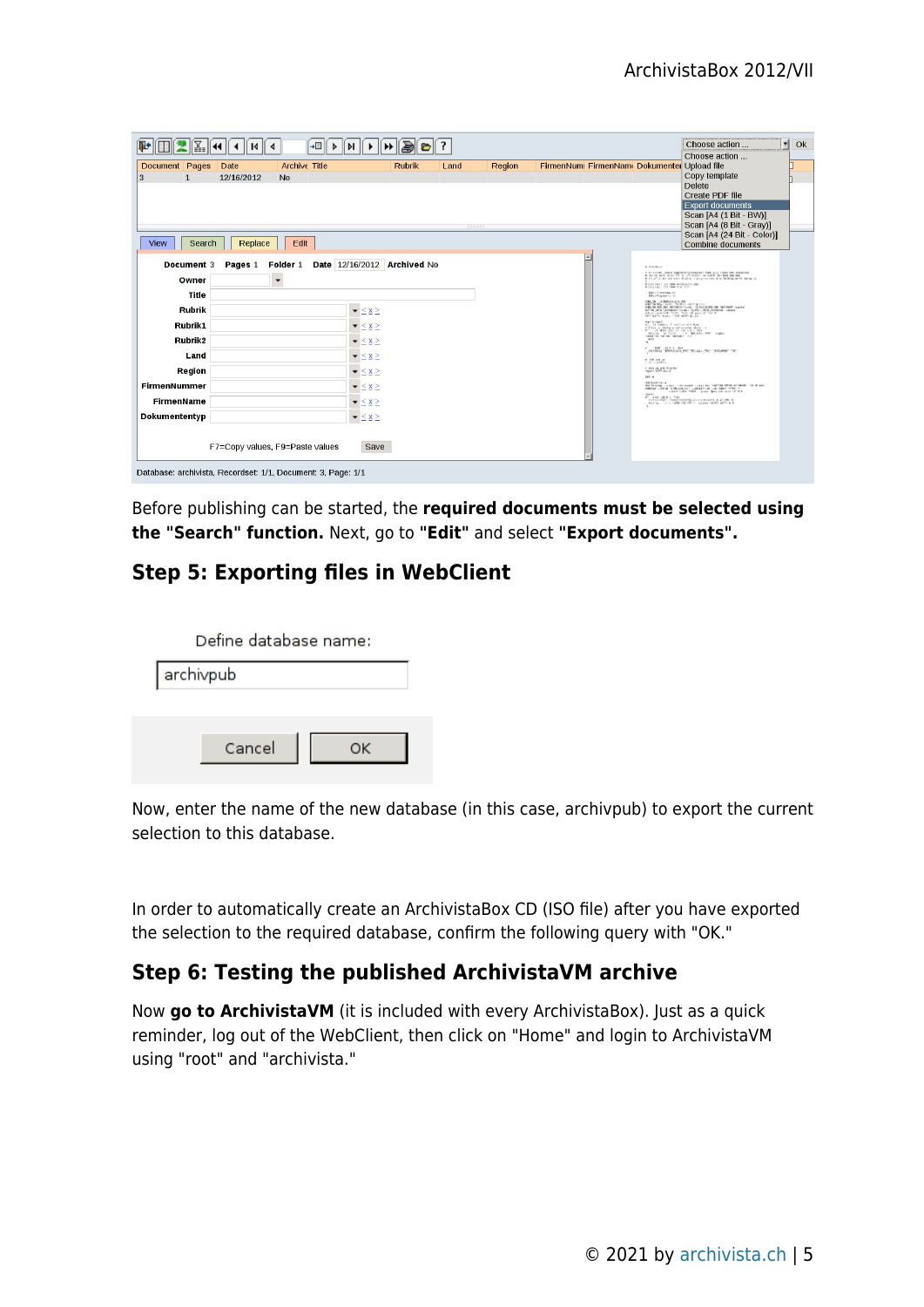| List                             | <b>Create</b> |                      | <b>Migrate</b>           |                          |                         |                                        |
|----------------------------------|---------------|----------------------|--------------------------|--------------------------|-------------------------|----------------------------------------|
| Configuration                    |               |                      |                          |                          |                         |                                        |
| Fully virtualized (KVM)<br>Type: |               | $\blacktriangledown$ | VMID: 106                |                          |                         |                                        |
| Installation Media:              |               |                      | archivista archivpub.iso | $\overline{\phantom{a}}$ |                         | Cluster Node: avbox251 (192.168.2.251) |
| Name:                            |               | publishtest          |                          | Start at boot:           |                         |                                        |
| 32<br>Disk space (GB):           |               |                      |                          |                          | Disk type: IDE          |                                        |
| Cache:                           |               | writeback            |                          |                          | Format: qcow2           |                                        |
| Memory (MB):                     |               | 4092                 |                          |                          | CPUs (Cores/Socket): 1  |                                        |
| Guest Type:                      |               | Linux 3.x            |                          | Sockets/Board: 1         |                         |                                        |
| Network                          |               |                      |                          |                          |                         |                                        |
| Bridge:                          |               | vmbr0                |                          | ▼                        | Network Card:   rtl8139 |                                        |

The published CD can now be tested in a virtualised environment. For this purpose, a virtualised instance must be set up in ArchivistaVM. Select the created CD with the name **"archivista\_archivpub.iso"** (or the previously used name) under **"Installation media."** Furthermore, at least 4 GB memory must be available in RAM mode. To be more exact, there needs to be 3 GB available in the RAM mode plus roughly the size of the created ISO file.

**Important: if the ISO file does not exist, you must check "view system files" in WebConfig to see why the ISO file has not (yet) been created. In our example, it takes 20 to 30 seconds to create the ISO file. In the case of larger archives, this should not exceed 1 to 2 minutes.**

Once the virtualised instance has been created, the CD can be started. The published ArchivistaBox created starts directly with 'ram ramonly', i.e. the ArchivistaBox will be started and set up in RAM.